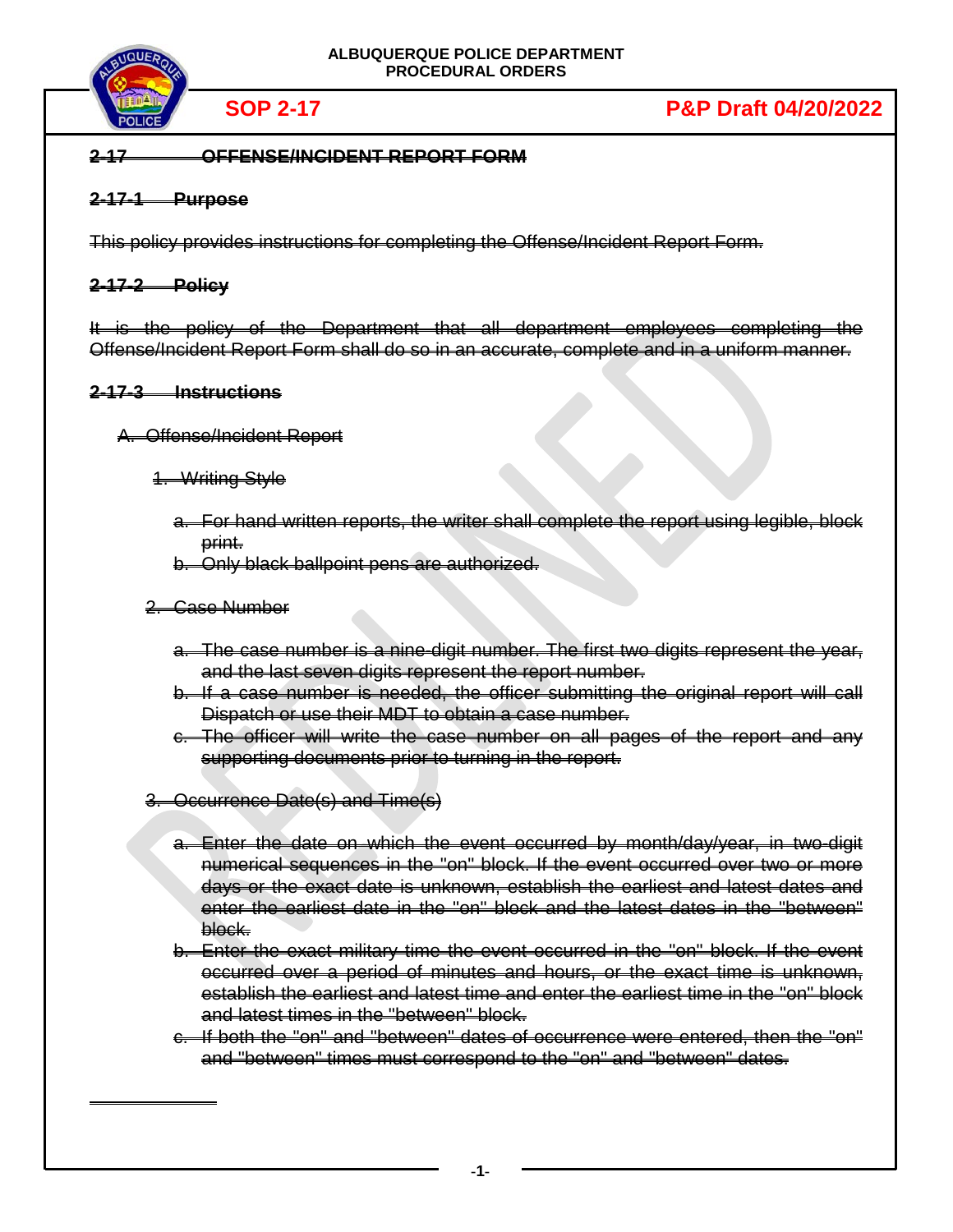

- 4. Date Reported and Time
	- a. Record the date on which the report is written. The date is a two-digit numerical sequence representing month/day/year.
	- b. Record the military time at which the report is written.
- 5. Day of Week
	- a. Enter the day of the week the event occurred using the first two letters of the day  $(such as, MO = Monday and TH = Thursday).$
	- b. If the exact day is unknown or the event covers more than 24 hours, enter X.
	- c. If the event begins on one day and ends on the next, enter the beginning day.
- 6. Agency/County

If not using a preprinted APD report, place an "X" in the APD box.

- 7. District No.
	- a. Enter the three-digit APD beat code identifying the area where the event occurred; this code will be written on all reports where the event occurred in APD's jurisdiction.
	- b. If the reporting agency is APD and the event occurred outside the jurisdiction of APD, enter "out."
- 8. Incident Number (CAD)
	- a. Officers dispatched to a call for which a report is generated will put the CAD event number in this box. In cases where multiple reports are generated, the CAD event number that was generated should be put on all subsequent reports submitted. Dispatch will issue a CAD event number for reports associated with the original ease.
	- b. While writing a supplemental report to an original report that has already been issued a case and CAD number, use the original CAD number on the supplemental report, not the CAD number that was dispatched for that date.
- 9. Burglary, Force, No Force, and Number of Units (required for residential and commercial burglaries only)
	- a. Indicate whether forced or no forced entry was used to enter a residential or commercial structure.

b. List the number of units entered, such as, four storage units.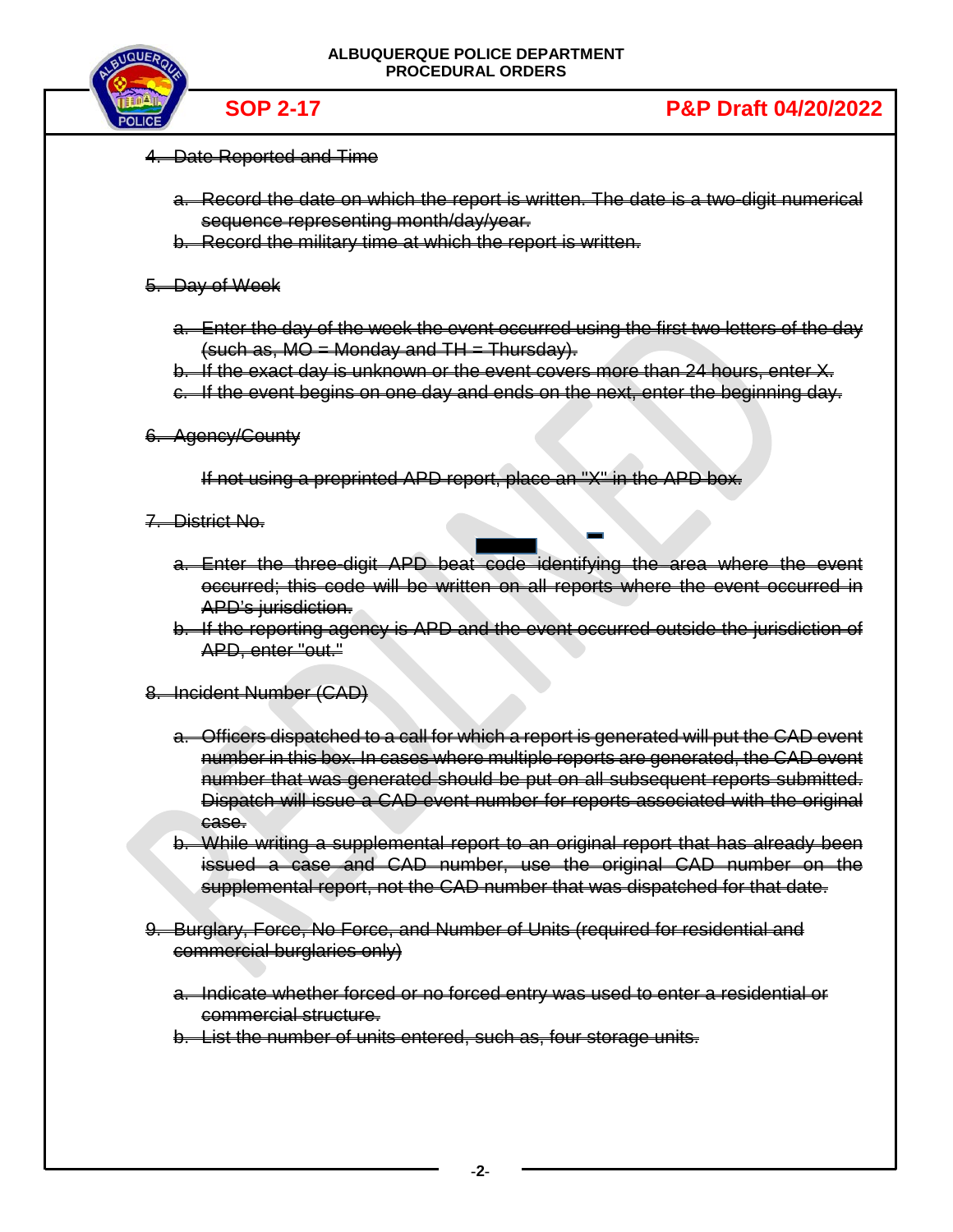

| <b>PULICE,</b>                                      |                                                                          |                                                                                         |
|-----------------------------------------------------|--------------------------------------------------------------------------|-----------------------------------------------------------------------------------------|
| <b>10. Address/Location of Occurrence</b>           |                                                                          |                                                                                         |
|                                                     | Enter the full and exact address of the event.                           |                                                                                         |
|                                                     |                                                                          | a. If the event continues over some distance, enter the address where the event         |
| <del>began.</del>                                   |                                                                          | b. If there is a chain of events, enter the address dispatched to and describe the      |
|                                                     | relationship of addresses and events in the narrative.                   |                                                                                         |
|                                                     |                                                                          | e. The address may include street numbers, street names, street types, building         |
|                                                     | numbers, apartment numbers, quadrant of city, city, state, and zip code. |                                                                                         |
| NM-                                                 |                                                                          | d. If the event occurred in the City of Albuquerque, the writer may omit Albuquerque,   |
|                                                     |                                                                          | e. If the event occurred at an intersection, enter the numerical hundred block closest  |
|                                                     |                                                                          | to the intersection and note the intersection in the narrative. DO NOT enter an         |
| location.                                           |                                                                          | intersection as an address. DO NOT give business names or institutions for              |
|                                                     |                                                                          | f. If the event eccurred in a vacant let or mesa area, enter the nearest address and    |
|                                                     |                                                                          | describe the location in the narrative. If the event occurred on the interstate,        |
| MM <sub>150</sub> ).                                |                                                                          | indicate which one, the direction of travel, and nearest mile marker (125 NB at         |
|                                                     |                                                                          | g. If the event occurred at the Big I, enter the interstate where the event occurred    |
|                                                     |                                                                          | first, followed by the intersecting interstate, and direction of travel (I40 EB at I25, |
|                                                     | locates the event on I40 at I25 eastbound lane)                          |                                                                                         |
| h. Quadrant                                         |                                                                          |                                                                                         |
| i NE Northoast                                      |                                                                          |                                                                                         |
| ii. SE Southeast                                    |                                                                          |                                                                                         |
| <b>iii. NW - Northwest</b>                          |                                                                          |                                                                                         |
| iv. SW - Southwest                                  |                                                                          |                                                                                         |
| <del>i. Street Types</del>                          |                                                                          |                                                                                         |
| <del>- ST Street</del>                              |                                                                          | <del>• PL Place</del>                                                                   |
| <b>BLVD</b> Boulevard                               |                                                                          | • GR-Girele                                                                             |
| RD Road                                             |                                                                          | $-$ TR $-$ Trail                                                                        |
| <del>- CT-Court</del>                               |                                                                          | $-12-1000$                                                                              |
| $-\mu + \mu$                                        |                                                                          | ← WY Way                                                                                |
| $\rightarrow$ $AV - A$ venue                        |                                                                          |                                                                                         |
| 44.Gity                                             |                                                                          |                                                                                         |
| Enter the city where the offense/incident occurred. |                                                                          |                                                                                         |
| <del>12. Zip Gode</del>                             |                                                                          |                                                                                         |
|                                                     | Enter the appropriate zip code for the location of occurrence.           |                                                                                         |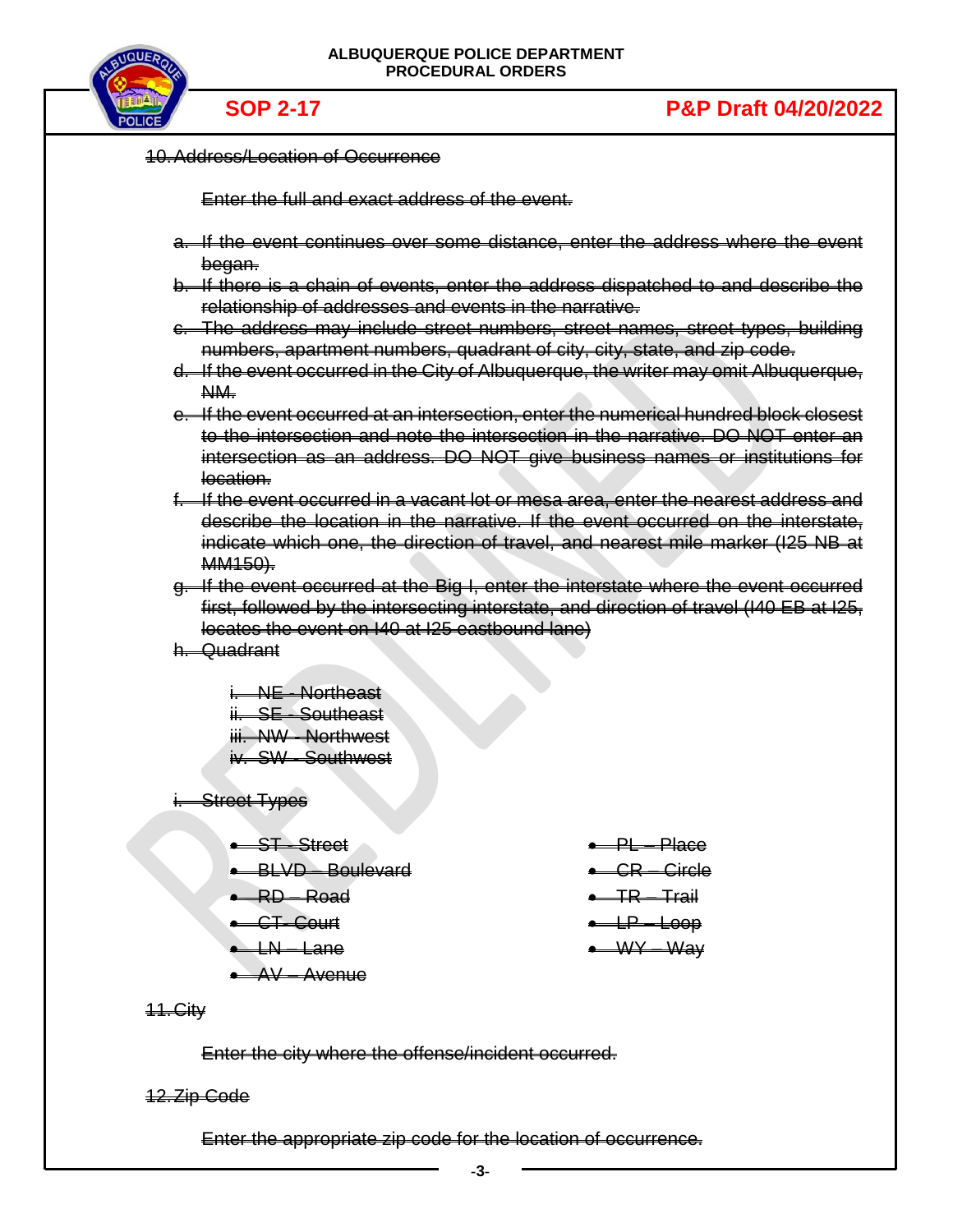

# 13.Gang Related

Indicate by checking the appropriate "yes" or "no" box whether or not the offense/incident is gang related.

# 14.Hate/Bias Motivation Code

a. Check this box only if a hate crime has occurred.

- b. A hate crime offense/incident is an unlawful act, which after an investigation by law enforcement, is or appears to be motivated primarily by race, ethnicity/national origin, religion, or sexual orientation of the victim or institutional target.
- c. Refer to your code guide for appropriate codes.

# B. Offense

- 1. Offense/Incident
	- a. In felony or misdemeanor reports, utilize correct terminology from state statutes or local ordinances. For example, criminal sexual penetration, not rape; or homicide, not murder.
	- b. If the report covers several offenses, enter titles in order of seriousness with the most serious list first. Make sure that the report victim #1 matches offense #1. For example, if a store is robbed and the clerk is murdered, then the first listed offense is a homicide and the #1 victim is the clerk. The second listed offense is robbery and the #2 victim is the store.
- 2. Statute or Ordinance

List the state statute or local ordinance that applies to each offense listed.

# 3. Felony/Misdemeanor

a. Indicate whether the offense reported is a felony or a misdemeanor.

b. Enter an "F" for a felony or an "M" for a misdemeanor in this box.

# 4. Attempted/Completed

Indicate whether the offense reported was attempted or completed by marking the appropriate box.

5. UCR Offense Code (for Records use)

Do not write in this box. It is for Records use only.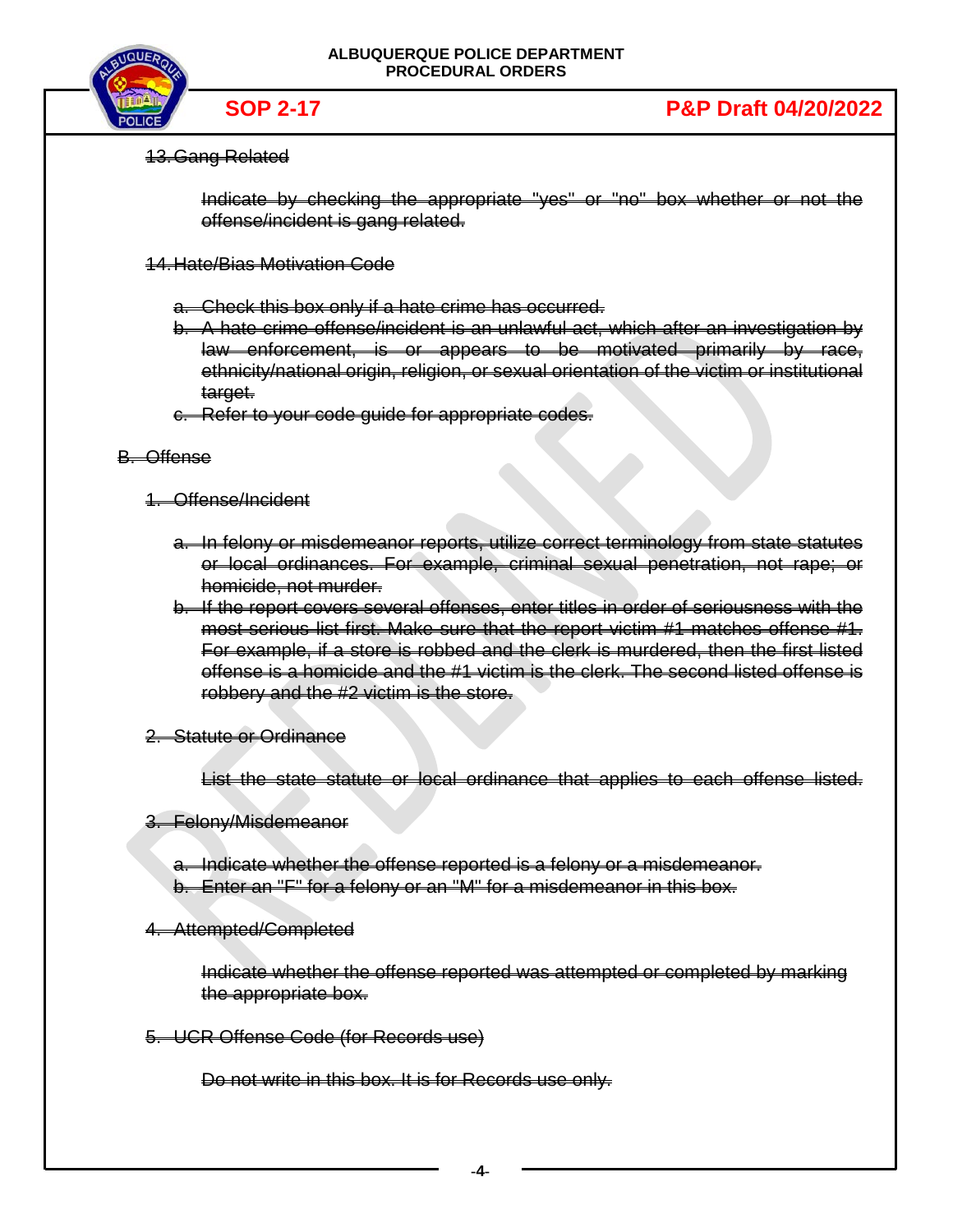

# 6. Criminal Activity Code

- a. Report the appropriate code only for counterfeiting/forgery; stolen property offenses; drug/narcotic violations; drug equipment violations; gambling equipment violations; pornography/obscene material; and weapon law violations.
- b. Record up to three codes. Refer to your code guide for the appropriate codes.
- c. Example
	- i. The offenders published and sold pornographic photographs they took of children.
	- ii. Because three types of activity can be reported, record up to three codes for these criminal activities: (1) cultivating/manufacturing/publishing/ producing; (2) distributing/selling; and (3) exploiting children.
- 7. Location Code

Enter the location code to indicate where each reported offense/incident occurred. Refer to your code guide for the appropriate codes.

8. Weapon Code (required only for those listed below)

Enter the appropriate weapon code (up to three) ONLY for each of the following reported FBI Uniform Crime Report offenses:

- Murder and Non-Negligent **Manslaughter**
- Robbery
- Negligent Homicide
- Aggravated Assault
- Justifiable Homicide
- Simple Assault
- Kidnapping/Abduction
- Extortion/Blackmail
- Forcible Rape
- Weapon Law Violations
- Forcible Sodomy
- Sexual Assault with an Object
- Forcible Fondling

Refer to your code guide for the appropriate codes. For example, for an unknown type of firearm, enter "11," and for a pistol, enter "12."

9. Offender(s) Suspected of Using

Check the appropriate box to indicate whether alcohol, drugs, or computer equipment was associated with the reported offense(s). If unknown, check the UNK box.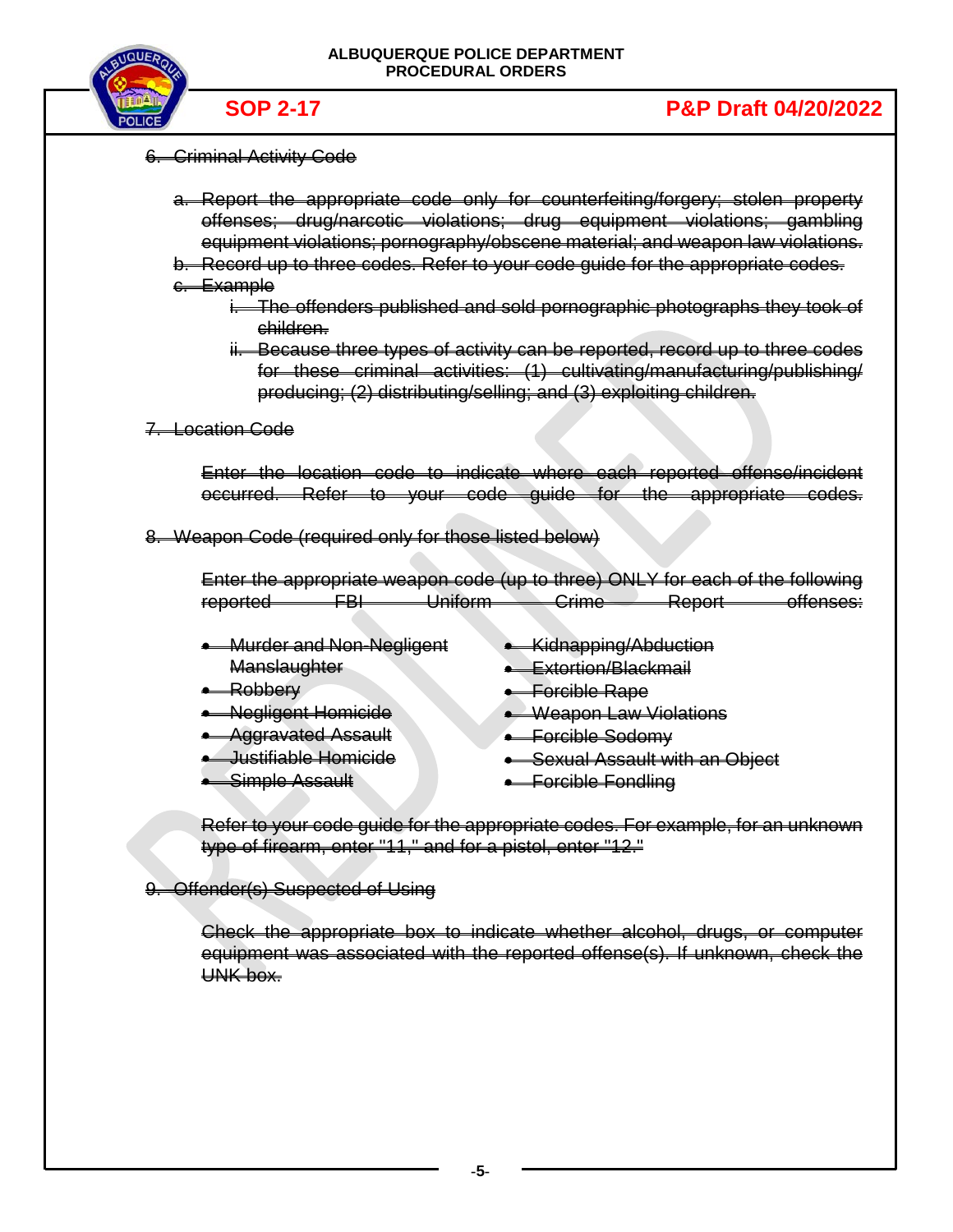

- C. Subjects (Victim/Suspects/Persons/Businesses)
	- 1. Person Code
		- a. Enter the appropriate code that is listed to the upper right of the code box. The Reporting Person code "REP" is used only when the complainant is not the victim. If the Reporting Person is also the victim, the "VIC" code is to be used.
		- b. All runaway/missing persons must be relayed to the Report Review Unit so they may be entered into NCIC within two (2) hours of the time reported to the Department, not from the time that the report was written.
	- 2. Type Code

Enter the appropriate code that is listed to the upper right of the code box.

- 3. Injury Code
	- a. Enter the appropriate code that is listed to the upper right of the code box.
	- b. The injury code is only required for crimes against a person. Do not list an injury code for a business and/or subjects who are involved in a property crime(s).
- 4. Name (Last/First/Middle)
	- a. List the last name first of any person and the complete name of the business, when applicable.
	- b. Only one name is to be listed at a time. For example, you cannot list Mr. & Mrs. Thomas together.
	- c. If the last name is known and the first name is not known, then list the name as Smith, FNU. (FNU = First Name Unknown)
	- d. If the last name is not known and the first name is known, then the name as LNU, Steve. (LNU = Last Name Unknown)
	- e. If the last name and first name are not known, then list the name as Unknown. Do not use UNK, N/A, LNU, or FNU.
	- f. If the state of New Mexico is a victim, then list it as STATENM.
	- g. If the City of Albuquerque is a victim, then list it as CITYABQ.
- 5. Social Security Number (SSN)

The SSN is needed to create a person's jacket or to track persons in the computer system.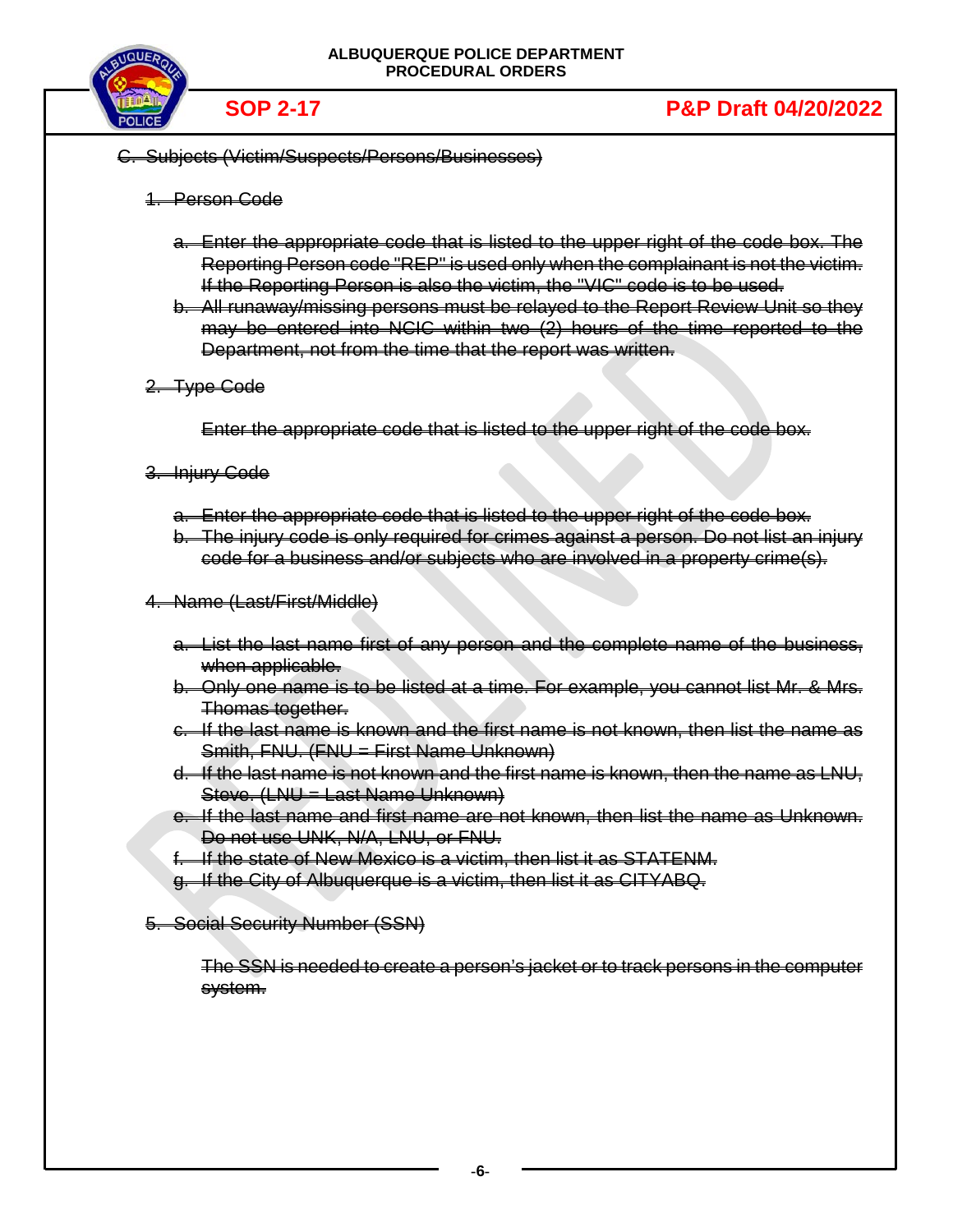

# 6. Date of Birth (DOB)

The DOB is needed to create a person's jacket or to track persons in the computer system.

# 7. Age

Enter the age of the victim. An age range cannot be entered into the reporting system.

# $8. S$ ex

Enter "F" for female, "M" for male, or "X" for unknown.

# 9. Race

Enter reporting person's race.

- W White
- $\leftarrow$  B Black

American Indian, Eskimo, Aleut • U - Unknown Race

• A – Asian, Pacific Islander

# 10.Street Address

Enter the address of the person or business.

# 11.Resident Phone

Indicate the person's home or personal cell phone number, if known and include the area code.

# 12.Height, Weight, Hair, Eyes

These are mandatory for NCIC entries of all runaway and missing persons.

### 13.Ethnic

Mark only one box. For example, use "H" for Hispanic or "N" for all non-Hispanics.

# 14.City, State, Zip Code

Enter the city, state, and zip code for persons or businesses listed.

# 15.Business Phone

Indicate the work phone number of the person or business, and include the area code.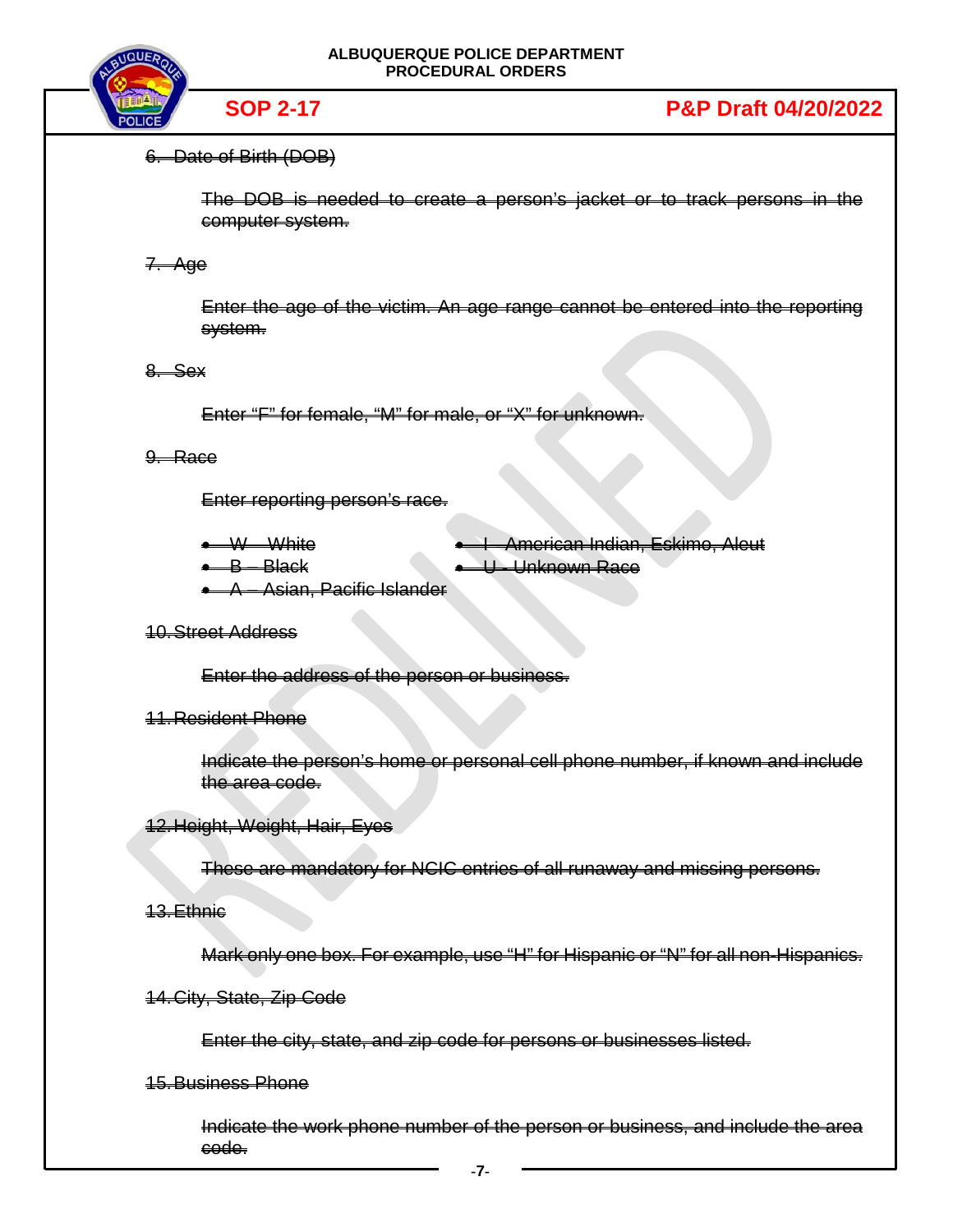- 16.Victim of Offense Number
	- a. Indicate which offense number this person/institution was a victim of. For example, if John Doe was a victim of only the first offense, place a "1" in the box. If John Doe was a victim of offenses 1 and 3 but not 2, place a "1" and "3" in the appropriate space.
	- b. When supplied, the information must be linked in Copperfire.
- 17.Victim of Suspect Number
	- a. Indicate which offender/suspect John Doe was a victim of. For example, if John Doe was a victim of offenders/suspects 1 and 2, place a "1" and "2" in the appropriate space.
	- b. When supplied, the information must be linked in Copperfire.
- 18.Victim to Offender Relationship (REL)
	- a. Refer to the code guide to describe the relationship of the victim to the offender. For example, if an employee assaulted his employer with his fists, the entry would be "ER." When supplied, the information must be linked in Copperfire.
	- b. The Victim to Offender Relationship code is required.
- 19.Occupation, Employer, School, and Address

Enter this information if known.

- 20.Suspect of Offense Number
	- a. This information is required when multiple offenses are listed.
	- b. Use this box when multiple suspects are listed for multiple offenses reported. Indicate which offense(s) each suspect is suspected of. When supplied, the information must be linked in Copperfire.
- 21.Arrested for Offense Number
	- a. This information is required when multiple offenses are listed.
	- b. Use this box when multiple arrested persons are listed for multiple offenses reported. Indicate which offense(s) each arrested person was arrested for.
	- c. When supplied, the information must be linked in Copperfire.
- 22.Gang Affiliation

Enter the gang affiliation for persons listed, if this information is known.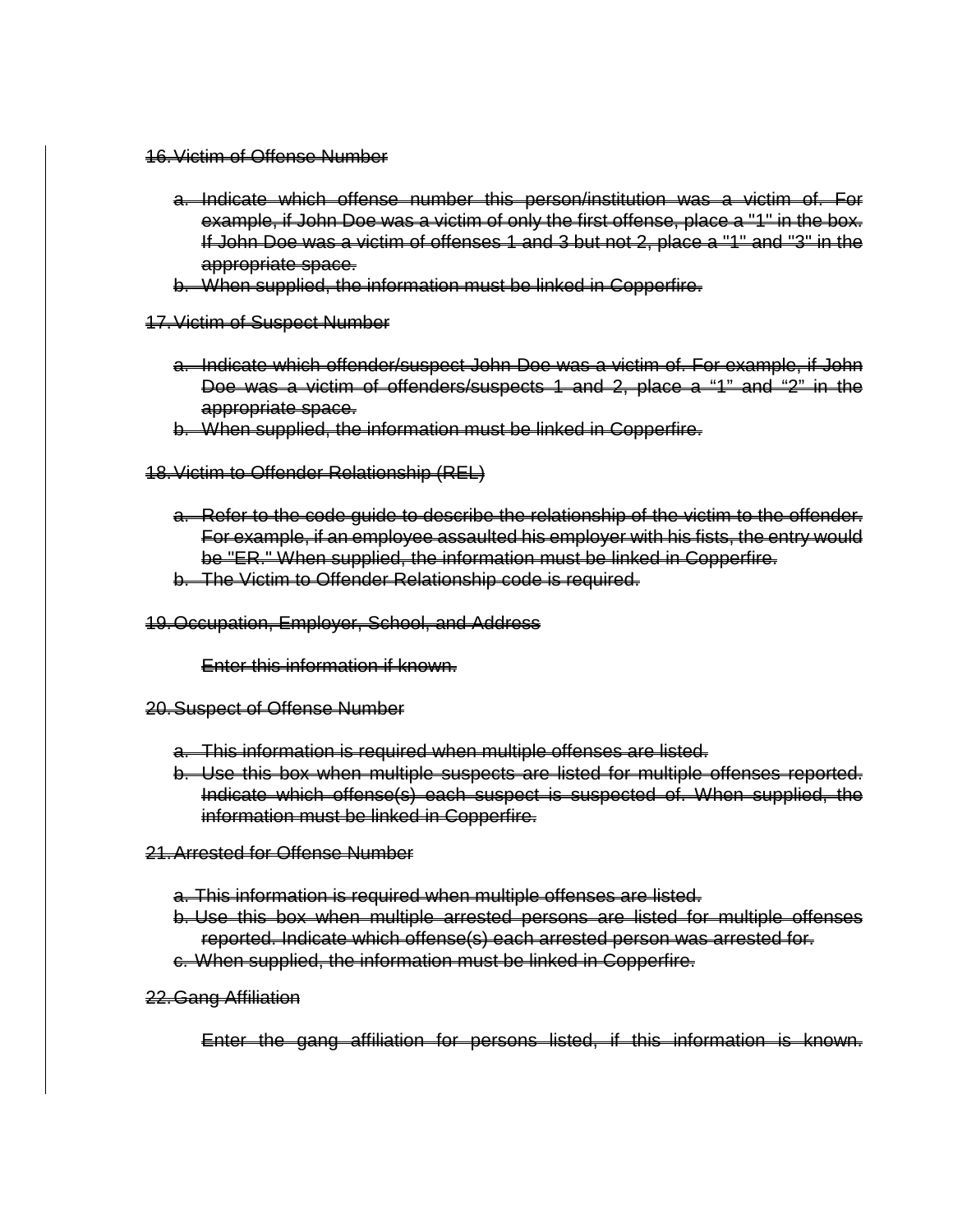#### 23.Alias/Nickname

a. List all known aliases and/or nicknames. b. Also enter alias DOBs and SSNs of persons listed.

#### 24.Marks, Scars, Tattoos, and/or Clothing Descriptions

- a. Enter all that applies, if the information is known. This information is important for all runaway and missing person reports.
- b. If a person is listed as a runaway or missing person, note the above information, as well as any medical and mental condition data. In addition, make note if dental and DNA records are available.
- c. In the event that the above information does not fit in the field provided, list the additional information in the narrative.

# 25.Driver's License Number/D.L. State

Enter the driver's license number and issuing state for persons listed if this information is known.

#### 26.Arrest/Citation Number

Enter the arrest and/or citation number for arrested and/or cited persons.

### 27.FBI Number / SID Number

Enter these numbers if known.

# 28.NCIC Number

- a. List the NCIC number if a runaway or missing person has been entered or removed from NCIC.
- b. If persons have run away or are missing and then have returned or been found before being entered into NCIC, then "NEVER ENTERED" must be listed.
- c. If a different agency has entered a person into NCIC as a runaway or a missing person and APD reports that person as returned or found, then the reporting agency and case number must be listed in the Agency Optional Use box.

# 29.Resident Status

- a. If a person is a resident of the City of Albuquerque, mark RES.
- b. If the person is a resident outside of the City of Albuquerque or is a transient, mark NON.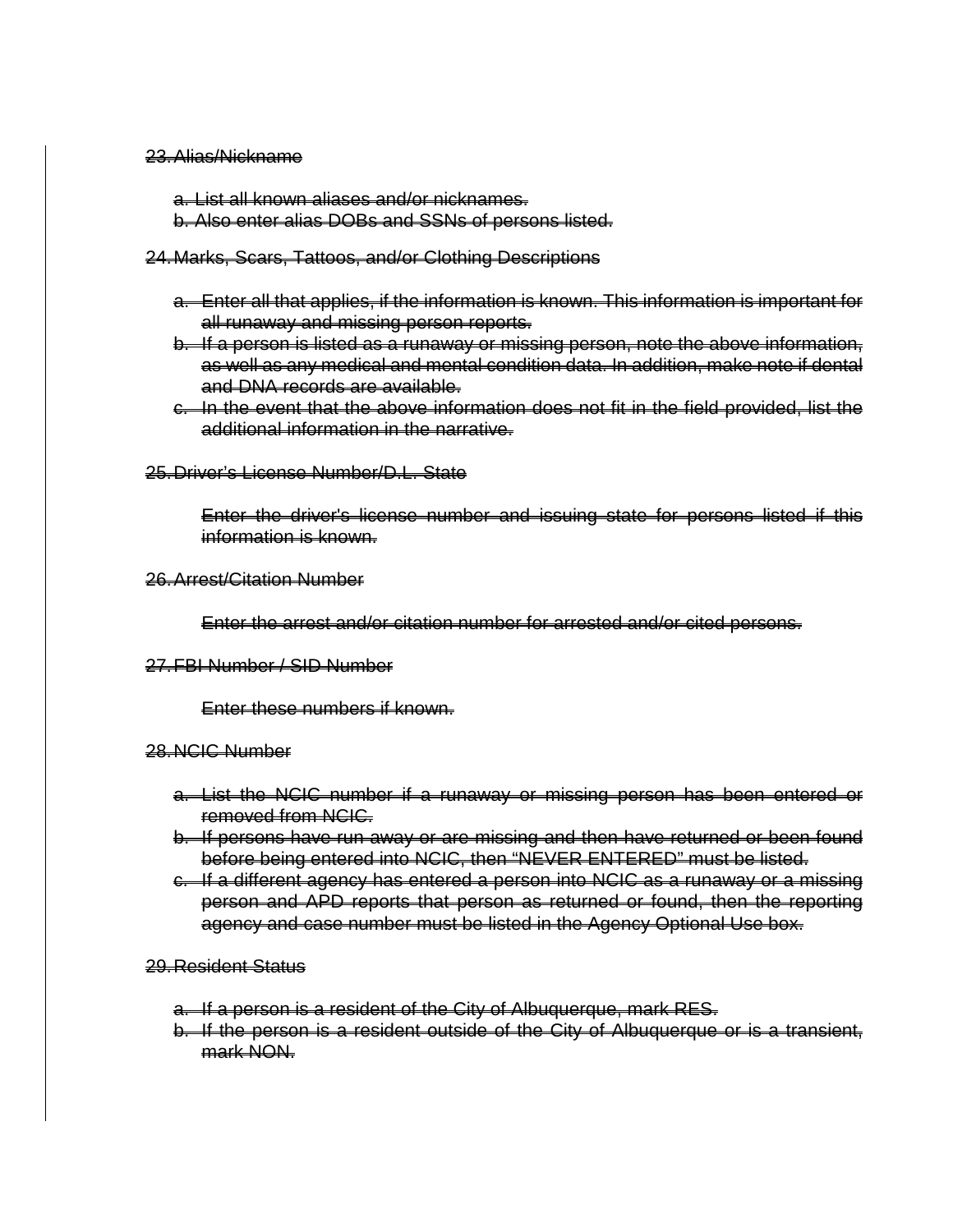#### D. Vehicle

#### 1. Vehicle Status Code

Enter the appropriate vehicle status code listed to the right of the code box.

#### 2. Vehicle Type Code

a. Enter the appropriate vehicle type code listed to the right of the code box. b. Trailers, tow dollies, boats, and jet skis must be listed in the property section.

#### 3. Year

Enter the year the vehicle was manufactured.

# 4. Make and Model

Provide the make and model of the vehicle.

#### 5. Body Style

Indicate body style of vehicle, such as, van, 2-door, hardtop.

# 6. License Number and License Year

Enter the vehicle's license plate number and year of registration.

#### 7. License State

Enter the abbreviation of the state in which the vehicle is licensed.

#### 8. Top Color/Bottom Color

If the vehicle is one color, list that color in the Top Color box. If the vehicle is multi-colored, list all colors in the following boxes.

#### 9. Value/Damage Estimation

List the approximate value of the vehicle that has been damaged, stolen, or recovered.

#### 10.Registered Owner's Name

a. List the registered owner's name in the box. b. Do not enter this as "same as victim #1."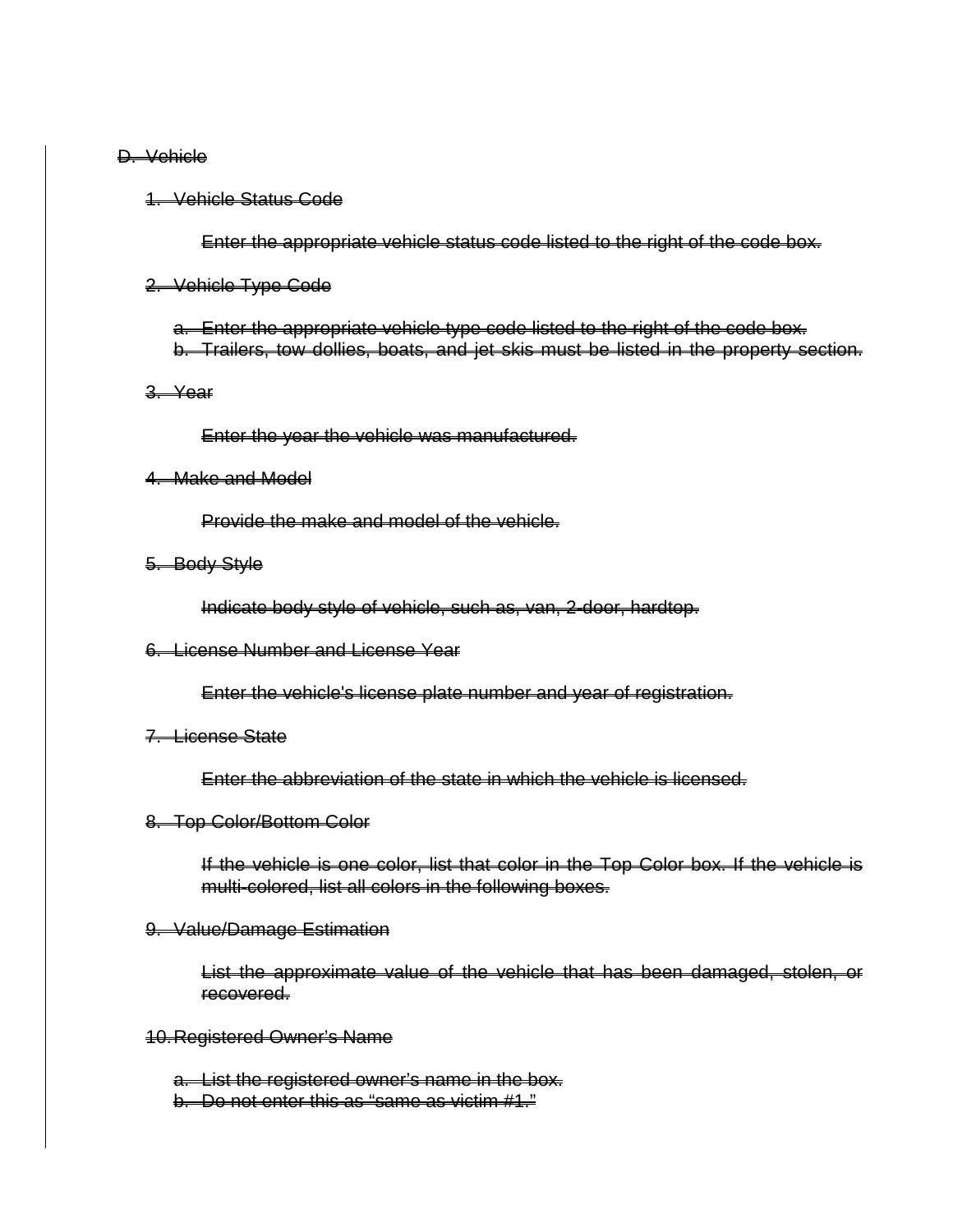- 11.Vehicle Identification Number (VIN)
	- a. Enter the complete vehicle identification number.
	- b. The complete VIN is mandatory for entry into the NCIC for all stolen and embezzled vehicles.
- 12.Distinguishing Features/Visible Damage
	- a. Enter any unique features noted on the vehicle, such as, bumper stickers, broken window before the offense/incident occurred.
	- b. If there is new damage that occurred to the vehicle during the offense/incident, then the damaged property must be listed in the property section.
- 13.Address

List the address of the registered owner.

# 14.Tow To/By

- a. List the name of the towing company as well as the address at which the vehicle is to be stored.
- b. If the owner takes possession of the vehicle, the writer will indicate owner/owner destination in this box.
- c. This box is mandatory if the vehicle is being towed or recovered as stolen or embezzled.

# 15.NCIC Number

- a. List this number if a vehicle has been entered into or removed from NCIC.
- b. If a vehicle has been reported as stolen or embezzled and has been returned before it was entered into NCIC, then "Never Entered" must be listed.

# 16.Agency Optional Use

List the reporting agency and case number if the offense/incident is in reference to another report, regardless whether it is with the same or a different agency.

### 17.Towed From, Owner Notified

List the location the vehicle was towed from. The writer will indicate that the owner was notified by checking this box.

## 18.Date/Time Recovered

Enter the date, month/day/year, and military time of all recovered stolen or embezzled vehicles.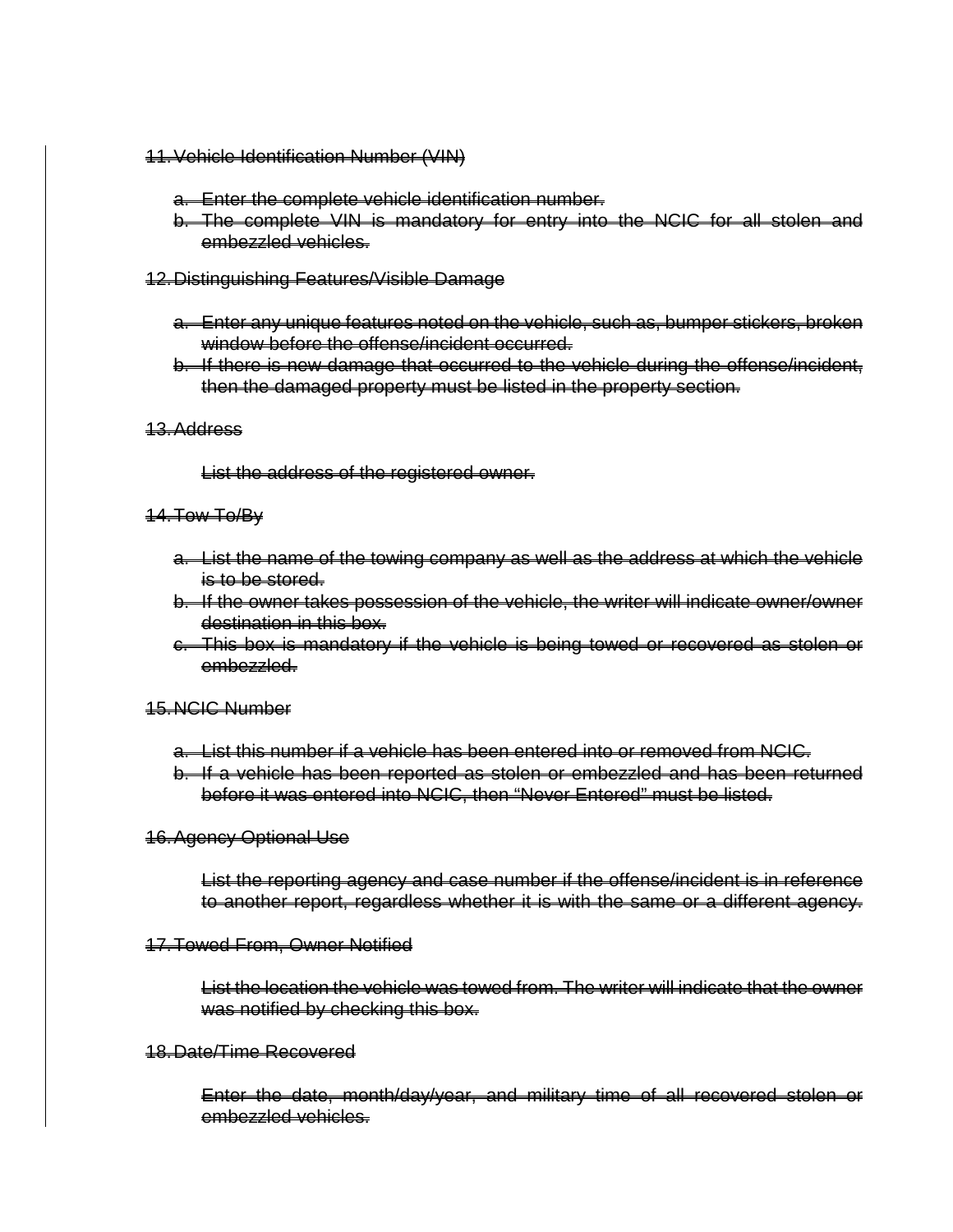19.Mandatory vehicle recovery information.

For officer safety, stolen vehicles should be called into Report Review immediately after receiving and verifying all vehicle information.

# E. Property

1. Property Status

a. Enter the appropriate code from the Property Status section located at the top of this report form.

b. For example, if the item is stolen, enter a "1" in the appropriate space; if the item is stolen or recovered, enter a "2" in the appropriate space.

# 2. Property Type

- a. Enter the appropriate code from the Property Type section located at the top of this report form.
- b. For example, if the item is a firearm, enter "13," and if the item is money, enter a "20."
- c. Consumable goods are such things as make-up, gasoline, food, hygienic products, and cigarettes.

# 3. Type of Item

a. List the specific item. b. Examples include bicycles, wrenches, pistols, and toasters.

### 4. Make/Brand

Enter the common property description, such as Schwinn or Smith & Wesson.

### 5. Model

Enter the model of property listed.

### 6. Caliber

- a. Enter the caliber of all firearms listed.
- b. This field is mandatory for NCIC entries.
- 7. Value (except narcotics)

Enter an approximate or actual value of property that was lost, recovered, burned, stolen, seized, and so forth.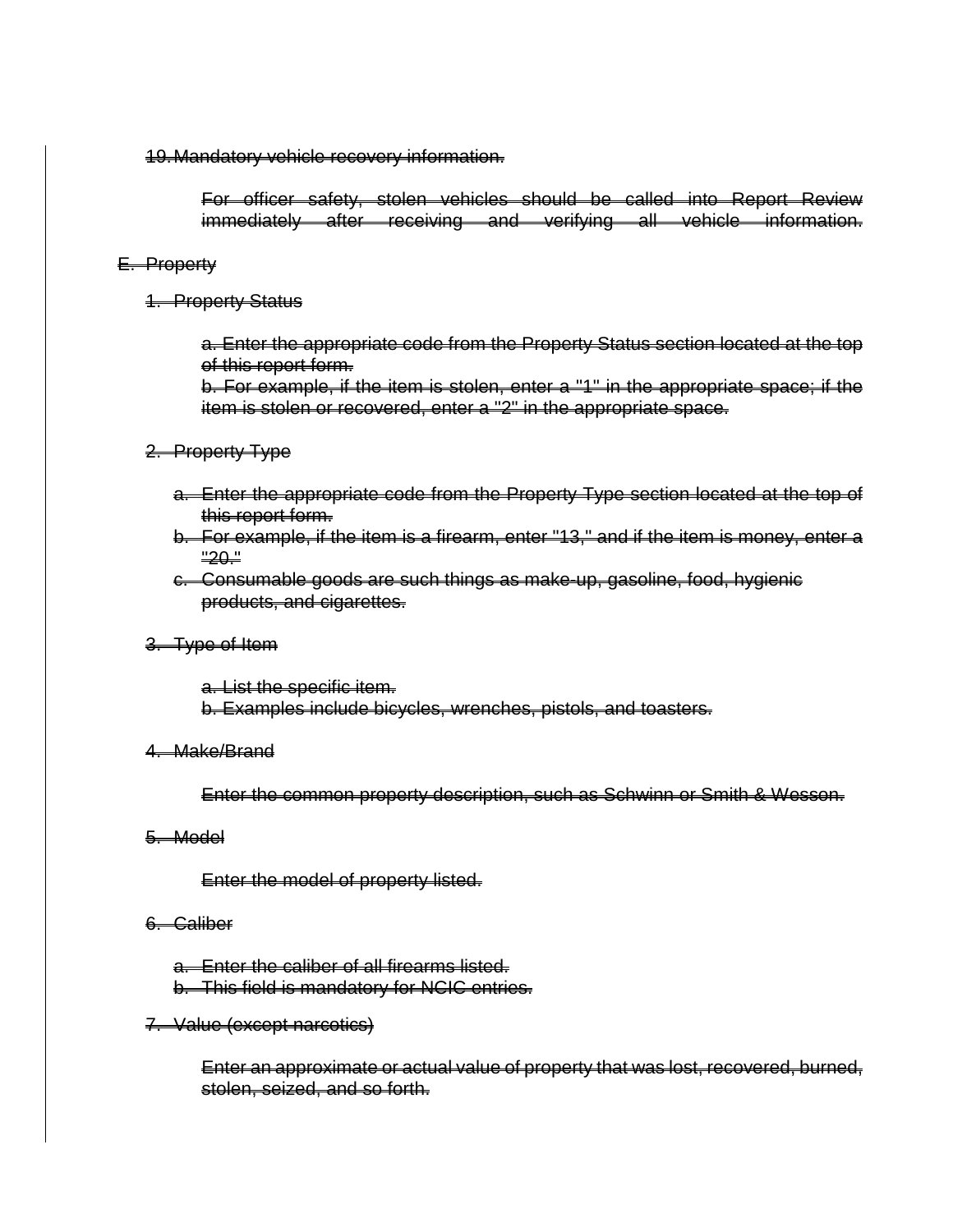# 8. Suspected Drug Type

Enter the suspected drug type. For example, marijuana would be entered as "E."

9. Quantity/Unit of Measure

Enter the appropriate information describing the whole quantity for each type of drugs or narcotics.

10.Description (Color, Size, Features, etc.)

Enter the complete description of property, including size, color, dimensions, and other applicable descriptions.

- 11.Serial/Owner-Applied-Number (OAN)
	- a. In order for property to be entered into the NCIC, all identifying numbers MUST be included.
	- b. This field is mandatory for NCIC entries.
- 12.Date Recovered

Indicate the date property was recovered by month/day/year.

### 13.NIC Number

- a. List this number if a vehicle has been entered or removed from NCIC.
- b. If a vehicle has been reported as stolen or embezzled and has been returned before being entered into NCIC, then "Never Entered" must be noted.
- 14.M.O. Event Codes (agency optional use)

Enter all applicable codes utilizing the code guide.

- 15.Total Value Stolen/Total Value Recovered
	- a. Calculate the total value stolen and enter the amount.
	- b. Calculate the total value recovered and enter the amount.
	- c. All stolen property should be called into Report Review within 24 hours of the report.
- F. Synopsis
	- 1. Enter a synopsis for ALL offense/incident reports.

2. For confidential narcotic reports, the writer must list the "confidential narcotic case."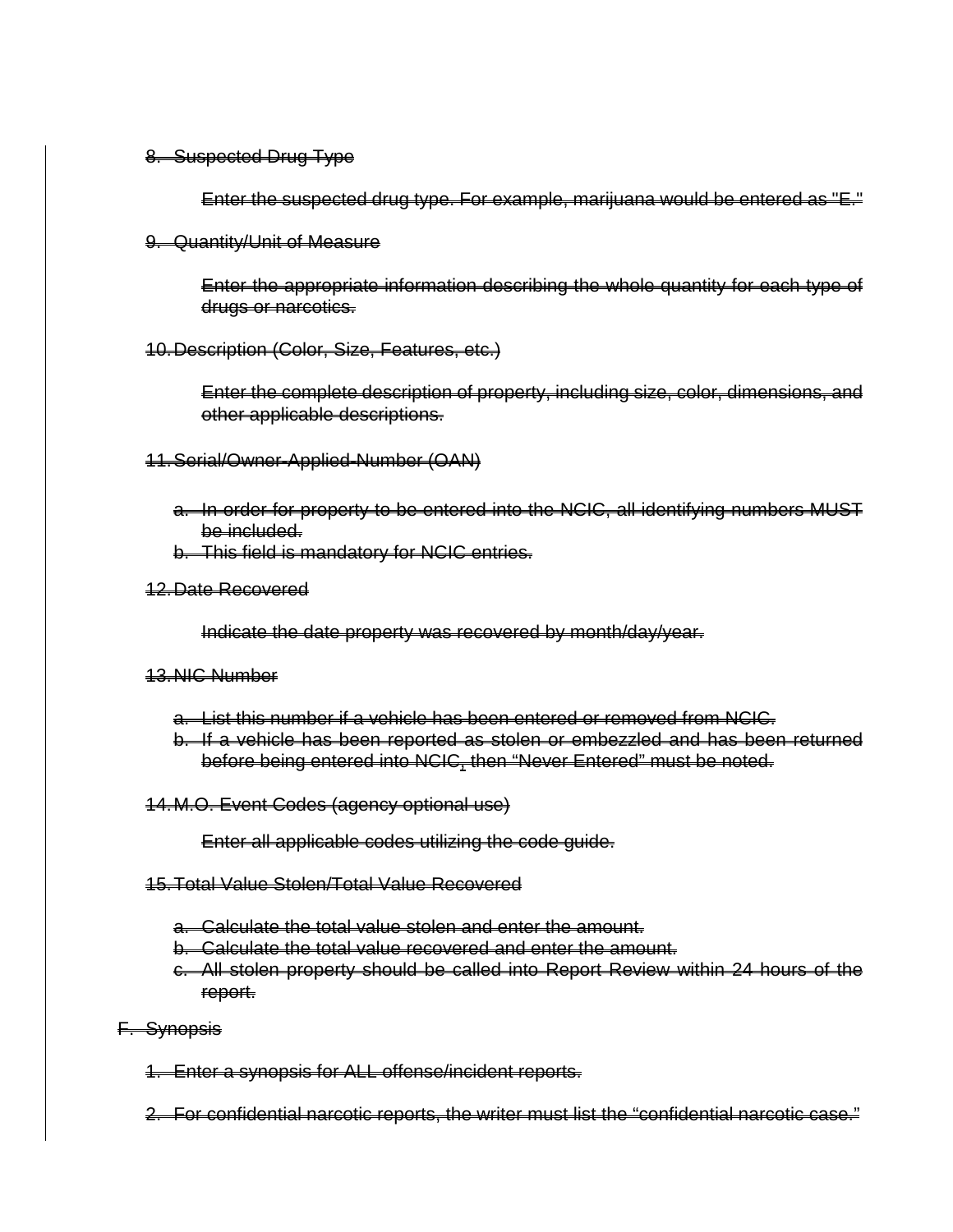# G. Narrative

- 1. List all pertinent information necessary in regard to the specific offense/incident being reported.
- 2. The writer's handwriting will be clear, concise and free of grammatical errors.
- 3. Under no circumstances will felt tip or blue ink pens be used when filling out the offense/incident reports.
- 4. The narrative can be left blank if it is a confidential narcotic report.
- H. Certification/Status Information
	- 1. Intent to Prosecute

The "yes" box must be marked on behalf of the victim when reporting an auto theft or an embezzled vehicle if they intend to prosecute.

2. Reporting Officer, Rank, ID No.

Print the name (last name first), rank, and I.D. number of the reporting officer.

3. Date

Enter the date on which the report has been completed.

# 4. Detective/Follow-up Officer/Referred To

Enter detectives, officers, or other units that the report is to be referred.

5. ID Number

Enter the ID number of the detective the offense/incident is to be referred, if known.

6. Date

Enter the date on which the writer refers the report for follow-up.

#### 7. Assisting Officer - Rank, ID Number, Date

- a. Enter the name (last name first), rank, and ID number of the assisting officer, as well as the date the report was completed.
- b. All officers on OJT must list their FTO as an assisting officer on all of their reports.
- 8. Processed by/Date (Records use)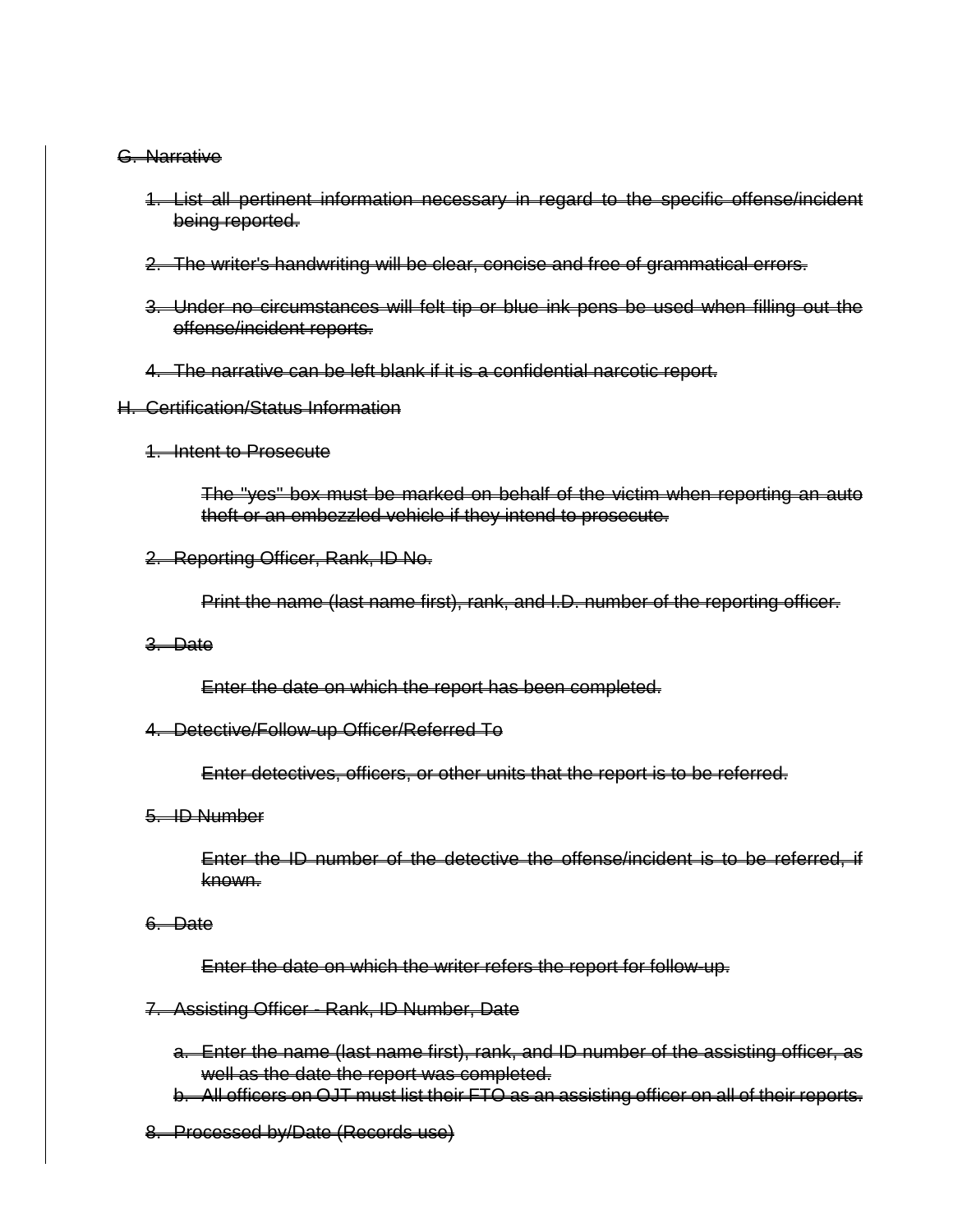# This box is reserved for the Report Review Unit.

# 9. Data Entry Person/Date (Records use)

This box is reserved for the Data Entry Unit.

# 10.Approving Officer – Rank, ID Number

After reviewing the report, the approving officer will print or electronically approve the report using his or her name (last name first), rank, and ID number.

### 11.Date

The approving officer will enter the date on which the report was reviewed and signed by him or her.

# 12.Incident Status

Enter the internal status of the offense/incident reported as Active, Inactive, Closed, Unfounded, Cleared by Arrest, or Cleared Exceptionally.

- a. ACT Active. The case is still under investigation and has not been cleared or suspended.
- b. INA Inactive. The case has not been cleared, but is not considered under active investigation.
- c. CLOSED Closed. The case has been closed, no further investigation will take place, and the case is considered completed.
- d. UF Unfounded. The reported offense(s) has been determined to be unfounded.
- e. CLA Cleared by Arrest. The offense(s) has been cleared by the arrest of the offender(s) or citations have been issued.
- f. CLE Cleared exceptionally. Is the suspect's name, address, and DOB or SSN listed? If so, then this box will be marked. ALL domestic violence or disturbance reports, regardless of how much information is known about the suspect(s), will be cleared exceptionally unless an arrest has been made. An exceptional clearance will also apply to the following circumstances:
	- 1. The investigation must have clearly and definitely established the identity of at least one offender.
	- 2. Sufficient probable cause must have been developed to support the arrest, charging, and prosecution of the offender.
	- 3. The exact location of the offender must be known so that an arrest could be made.
	- 4. There must be a reason outside the control of law enforcement that prevents the arrest.

13.Exceptional Codes (re: 13-b-6 above)